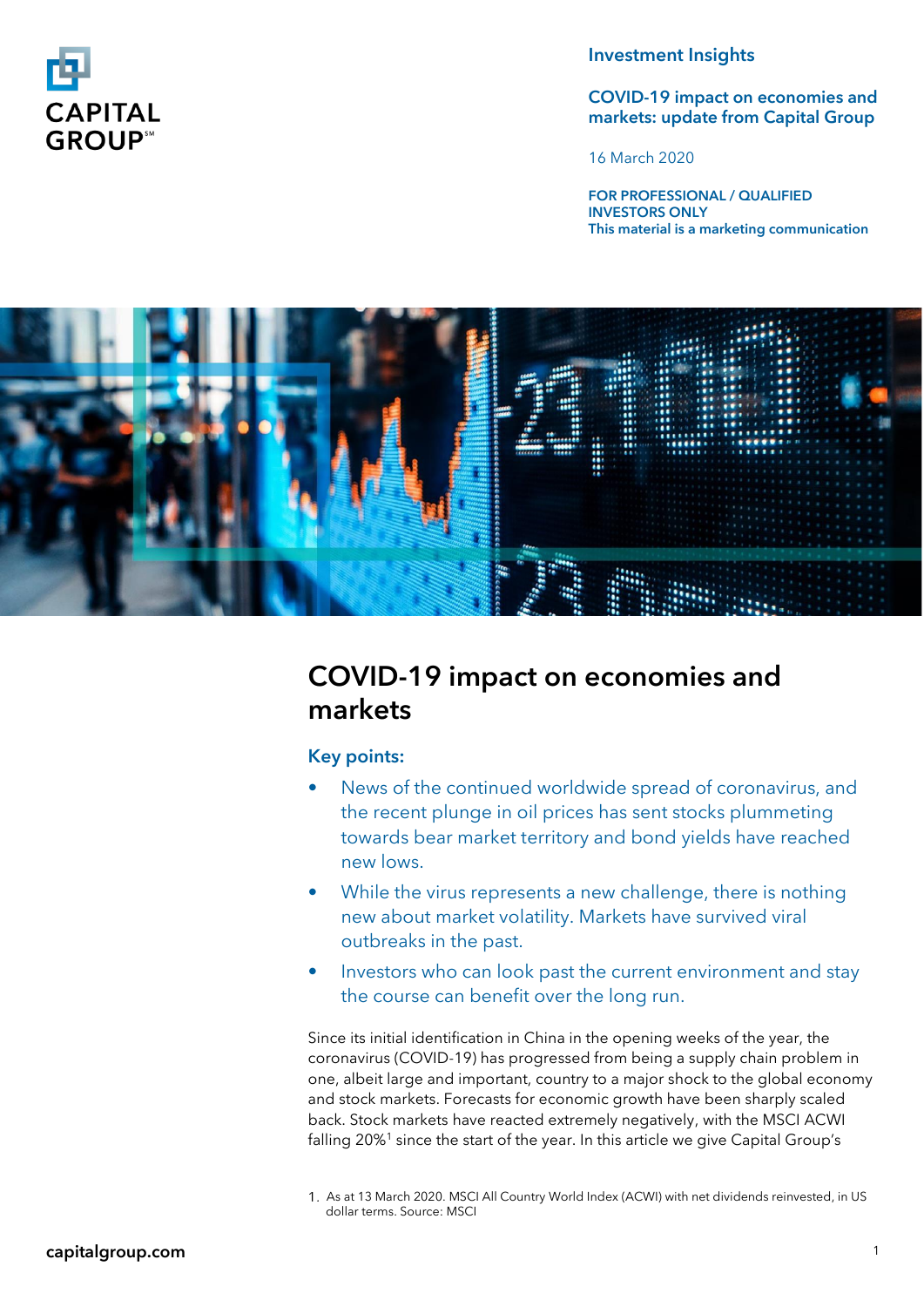perspective on current events, the impact on the global economy and markets, and outline what Capital is doing to mitigate the impact on portfolios.

#### Overview of the coronavirus (COVID-19) outbreak and market reaction

From being almost unknown at the start of the year, coronavirus has prompted increasing social and economic concerns about the prospect of a global pandemic, which the virus has now been declared by the World Health Organisation. People are understandably frightened because this is a new disease, and there is much uncertainty about its severity and transmission process. First and foremost, the virus has a real human cost. We don't know how many people are going to get ill or, worse yet, how many may die. Of course, our first thoughts are with the people who have fallen ill and their families. Additionally, there has been significant disruption to the daily personal and business lives of an increasing number of people around the world.

While this disease is new, there have been many pandemics and other crises in the past, and markets have survived them all. These crises are invariably accompanied by heightened investor uncertainty, which then manifests itself in market volatility. As an organisation, we have been studying the history of pandemics and the pattern that they typically follow. There tend to be hot spots and flare-ups, and they last for a while, but then they go away. Eventually, the spread of the virus will slow down and people will get back to normal, as will markets.





#### MSCI ACWI index levels<sup>2</sup>

#### What does the COVID-19 outbreak mean for the global economy?

The initial impact of the COVID-19 virus was to create problems and delays in the global "just-in-time" supply chain that is now so critical to the provision of manufactured goods from clothing to vehicles. Forecasts for economic growth in China, which has been a major motor of global economic growth over the past decade, were also scaled back. This supply shock has now been exacerbated by a demand shock as consumers alter their behaviour in response to the virus threat. In some countries such as China, Korea and Italy this has been, in part, as a result of government action. In other countries concern over virus transmission has manifested itself in cancelled business events, substantially reduced business and personal travel and curtailed social activities. We are also seeing increasing

2. As at 13 March 2020. Chart shown on a logarithmic scale. Total return index levels in US dollar terms, indexed to 100 on 31 December 2000. Disease labels are estimates of when the outbreak was first reported. Sources: Centers for Disease Control and Prevention, RIMES, MSCI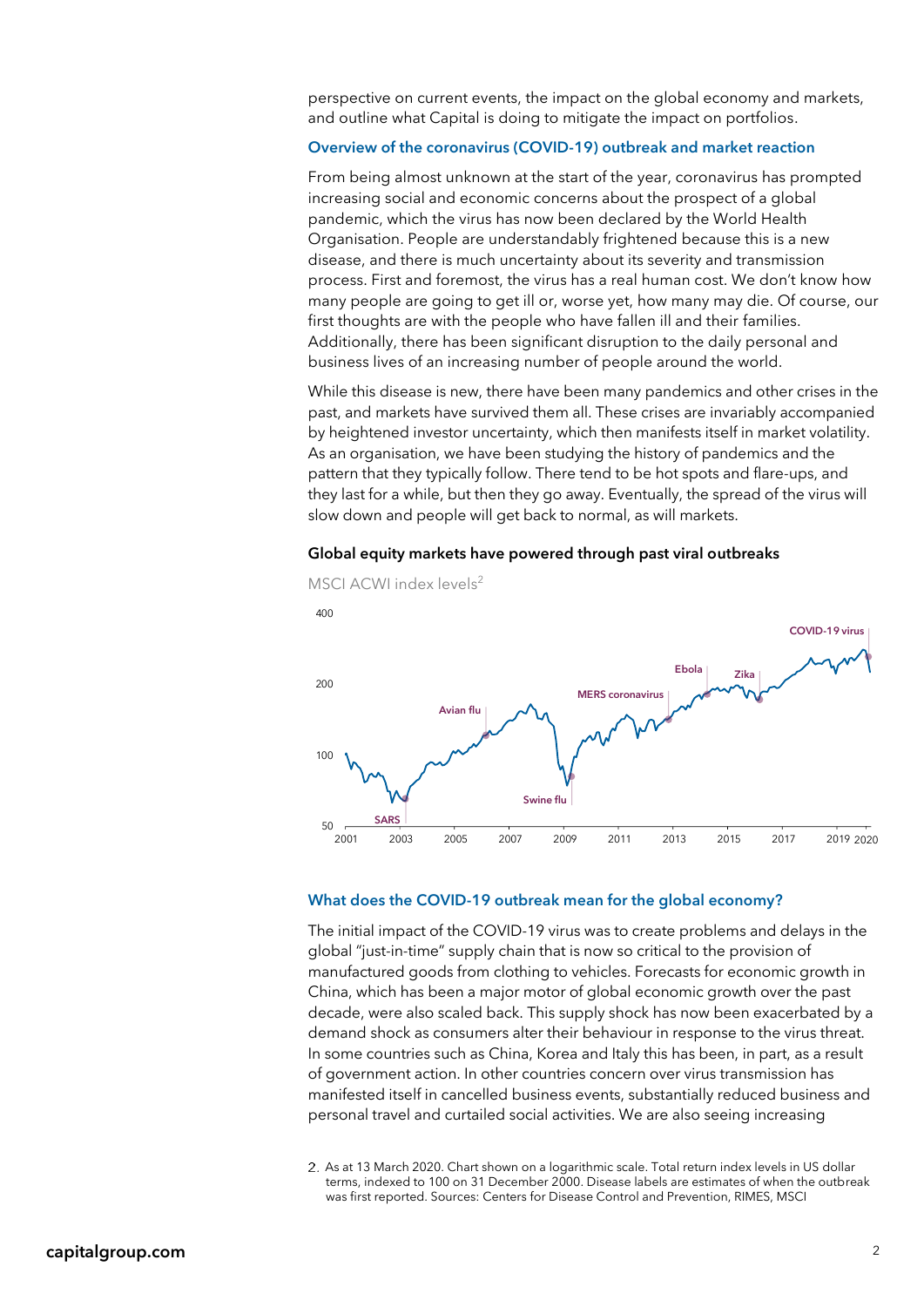escalation of travel bans, including the most recent decision by the US government to restrict flights from 26 European countries into the US. The impact of these measures will be felt more broadly than in the obviously affected airline and cruise sectors, and among similar service providers – but at the same time the global economy has a greater weighting to these sectors than in the past.

While the recent dramatic fall in oil prices will be beneficial for consumers, it reflects increasing concerns about the outlook for global oil demand and unstable political relationships between the major producers, specifically Saudi Arabia and Russia. The US itself is now a net oil exporter due to growing shale gas production so will also be impacted. Furthermore, energy is a major employer and/or a major contributor to some states' economies.

Overall, it likely that global economic growth will slow sharply in 2020 and a recession in the US itself is increasingly possible. On the positive side, the US economy remains among the most resilient in the world. It has a history of bouncing back from adversity. Globally, the picture is more varied, with Europe in particular likely to experience sluggish growth over a longer period. However, governments such as the UK have signalled that fiscal policy will be used to support the economy during this period of uncertainty. Although fiscal deficits and government borrowing are at elevated levels for this stage of an economic cycle, economists point out that Japan, for example, has been able to sustain a relatively high level of government debt for some years with the intention of supporting its economy.

Although attention has focused on the economic impact of the virus on China – which will undoubtedly see a slowdown in growth in 2020, albeit from a very healthy level – there are also implications for other emerging markets. For example, a number of emerging market economies are significant manufacturing suppliers into the global supply chain centred on China. Any reduction in demand from US and European consumers will have an impact on them too. The oil price fall is not be uniformly negative for emerging market economies; among the larger economies, Mexico and Russia will be significantly affected as they are oil exporters, but India, Turkey and South Africa are importers and will benefit. The typically younger demographics of many emerging markets may tend to support domestic consumer spending over this period too.

#### What does it mean for markets?

We are experiencing a market decline that we have not seen since the Global Financial Crisis. March 9 was the 11th anniversary of the market bottom during the Global Financial Crisis — and the market noted the anniversary by recording the largest single-day point decline we have ever seen.

At the time of writing, the bellwether MSCI ACWI is down 20%<sup>3</sup> year to date in US dollar terms. Although there have been significant corrections in recent years, most notably in late 2018, this is currently the most pronounced market downturn in more than a decade of generally strong market returns. In general, US equities appeared to be fully valued by most measures heading into this recent period, and markets could remain volatile for some time. Despite relatively favourable valuations, European stock markets have fallen further. Emerging markets, which so often take the brunt of global stock market turmoil, have in fact held up somewhat better in recent weeks, possibly reflecting the greater secular growth potential in many countries. Unsurprisingly, energy stocks

<sup>3.</sup> As at 13 March 2020. MSCI All Country World Index (ACWI) with net dividends reinvested in US dollar terms. Source: MSCI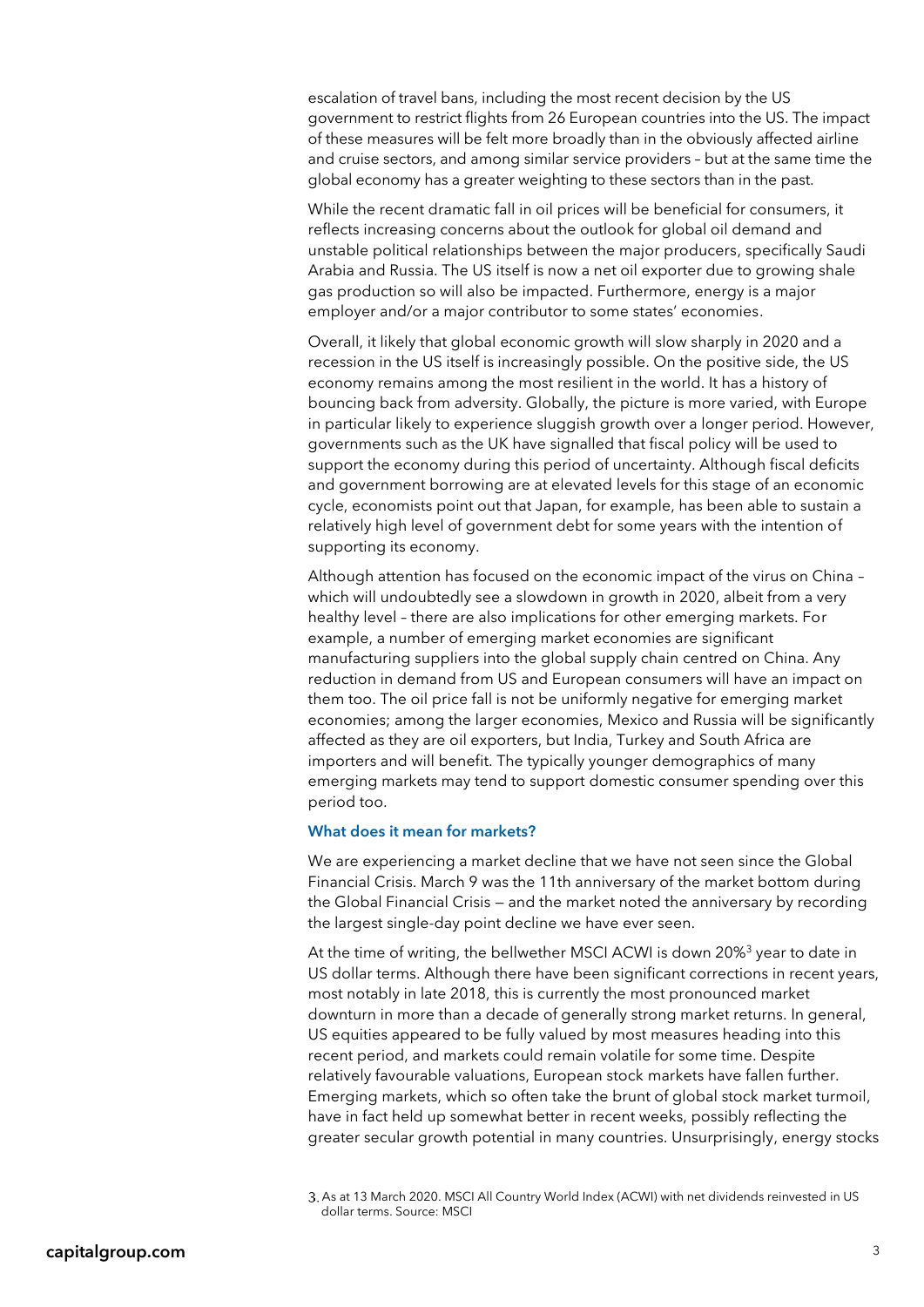have seen the worst price declines, with the sector falling by 45%<sup>4</sup> year to date in US dollar terms, against the background of an oil price that has all but halved since the start of the year.

Turning to the bond market, we have seen a flight to safety that has pushed bond yields to unprecedented lows. For example, the yield on the 10-year US Treasury fell to around 0.5%. However, corporate bond spreads have widened, with highly indebted companies as well as those in the energy- and travelrelated sectors most affected.

The US Federal Reserve demonstrated its willingness to take aggressive action, cutting interest rates to nearly zero in an emergency meeting on March 15, which puts its target in a range of 0% to 0.25% - a level not seen since 2015. The Fed also launched a \$700 billion stimulus programme. Over time, low interest rates provide support to equities. Similarly, the UK's Bank of England cut rates to 0.25% and the European Central Bank also announced a stimulus package, including bond purchases and cheap loans to banks aimed at mitigating the economic shocks of the virus.

While the pace and magnitude of the recent volatility can be unsettling it is not entirely surprising. Investor sentiment is fragile and will likely remain so until the spread of the virus slows. In times like these, resilient investors who can demonstrate patience can be rewarded over the long term.

#### How does this compare with crises in the past?

Each stock market crisis has different characteristics, so direct comparisons are of limited usefulness; however, with a history stretching back to the aftermath of the Wall Street Crash of 1929, Capital Group is well-placed to give a considered perspective on such events from the personal experience of our most senior portfolio managers.

Our Chairman and CEO, Tim Armour, wrote last week: "In the 37 years I have spent as a professional investor at Capital, I have experienced a number of unsettled markets, including the savings and loan crisis in the late 1980s, the tech and telecom bubble that ended in March 2000, and the Global Financial Crisis of 2008 and 2009. Each of these crises were very different, with very different underlying conditions. But in each case, the markets bounced back. I believe the markets, and great companies, will survive the current market decline and rebound."

Jim Fullerton, who was Chairman of Capital in 1974 in the depths of one of the worst bear markets ever seen, wrote these words that are relevant today:

"One significant reason why there is such an extreme degree of bearishness, pessimism, bewildering confusion and sheer terror in the minds of brokers and investors alike right now is that most people today have nothing in their own experience that they can relate to, which is similar to this market decline. My message to you, therefore, is courage! We have been here before. Bear markets have lasted this long before. Well-managed mutual funds have gone down this much before. And shareholders in those funds and the industry survived and prospered."

And Jim Rothenberg, former Chairman of Capital Group, said this in the midst of the Global Financial Crisis in 2008:

"I have seen many turbulent markets and know how hard it is to avoid getting caught up in the here and now. This is especially true when the media bombards

As at 13 March 2020. MSCI All Country World Index (ACWI) with net dividends reinvested. Source: MSCI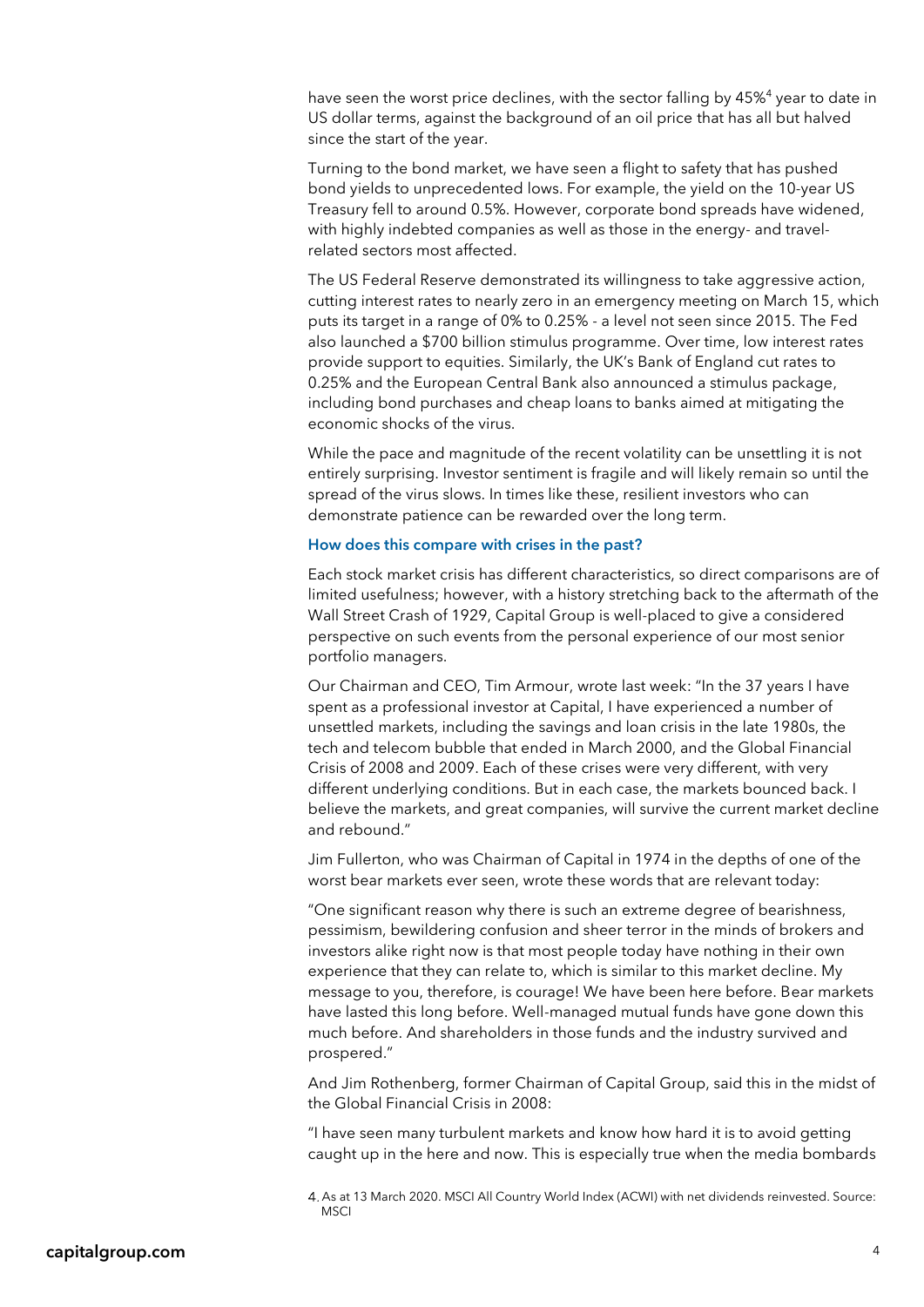us hourly with news, speculation and rumour. I also know, though, that as longterm investors we must focus on the real world underneath the noise and mesmerising flow of data."

# Market downturns happen frequently but don't last forever

Standard & Poor's 500 Composite Index (1950-2019)

| Size of decline                | $-5%$ or more                  | $-10\%$ or more        | $-15\%$ or more                | $-20\%$ or more               |
|--------------------------------|--------------------------------|------------------------|--------------------------------|-------------------------------|
| Average frequency <sup>*</sup> | About three<br>times per year. | About once<br>per year | About once<br>every four years | About once every<br>six years |
| Average length <sup>†</sup>    | 43 days                        | $112$ days             | $262$ days                     | 401 days                      |
| Last occurrence                | August 2019                    | December 2018          | December 2018                  | December 2018                 |

Assumes 50% recovery of lost value. <sup>†</sup> Measures market high to market low

Sources: Capital Group, Standard & Poor's.

#### Should investors expect a quick recovery?

Although we expect this setback to be temporary, at this point, it may not be realistic to expect a quick recovery. Circumstances may very well get worse before they get better as investors adjust to the prospects of slowing economies over the near term. Investor sentiment is likely to remain volatile day to day depending on the global progression of the virus and the measures taken to combat it, which create economic friction.

But eventually, as in every previous crisis, markets will rebound. Judging that moment is particularly difficult as it often comes at a time when market sentiment is extremely negative. However, when it does, long-term investors who can tune out the daily distractions of short-term market movements and focus on the long term will ultimately be rewarded.

Capital's portfolio managers seek to focus on the companies we invest in rather than simply thinking about stock prices. By maintaining a dialogue with corporate managements throughout the economic cycle we are able to keep external events in perspective and ground our judgements better on the underlying prospects for the company.

At Capital, we are taking every precaution to prepare for the impact of COVID-19. Of course, while the effects are now global, Asia has been dealing COVID-19 for some weeks. For the significant number of associates in our offices in Beijing, Hong Kong, Singapore and Tokyo and for clients in the region this is nothing new. They were dealing with an emergency a month ago but today they are already beginning to return to a more normal life and business environment. In Asia the number of new cases of coronavirus appears to have stabilised and in China, people are already starting to go back to work. While it is too early to forecast the timing of a complete resumption of normal life in Asia, the outlook is more reassuring. Providing the outbreak in the rest of the world follows a similar pattern there are grounds for cautious optimism.

### What is Capital doing to guard against market volatility, ensure continuity and take care of client assets?

Our company was founded in the US in 1931 in the depths of the Great Depression, with the aim of managing investment mandates designed to do well in volatile market periods. We seek to protect our investors' capital on the downside, and we invest for the long term.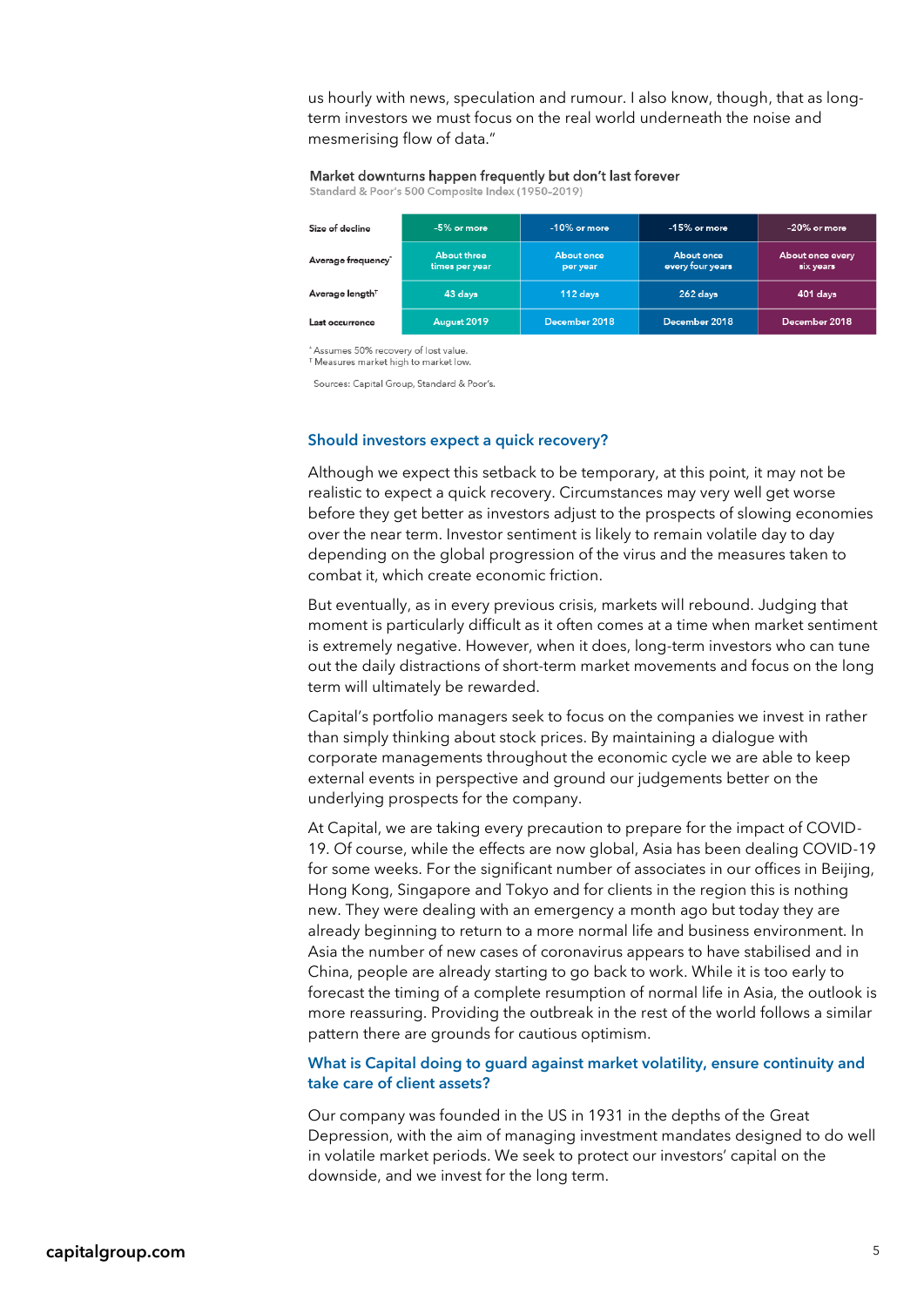A primary concern is to ensure the health and safety of our associates, and we are of course mindful of that for investors and advisors as well. With Capital's primary mission of enhancing peoples' lives through successful investing as our goal, our more than 350 investment professionals in offices around the world continue to do what they have always done: analysing companies and making real-time judgements about their potential long-term value. We continually reassess businesses in the light of new information – for example, how this crisis may lead to long-term changes in ways of doing business and how patterns of trade will develop in response.

In-depth, fundamental research and a long-term view of markets is at the core of what we do. We've made significant investments in technology that allow our associates to remain in close contact with clients, companies, colleagues, and markets while working remotely. This has allowed us to maintain strong continuity of our investment process, trading, investment operations, and all other business practices even as we make further adjustments in the light of COVID-19.

Meetings with companies are continuing uninterrupted using virtual means such as teleconferencing and videoconferencing. We've found that companies – many of which are implementing their own COVID-19 response plans – have been quite receptive to this.

Downside protection has always been an important aspect of Capital's investment approach and in this market environment as in previous ones we will strive to provide investors with a potentially smoother and less volatile experience than that experienced by investors exposed to broader market measures.

#### What should investors be doing?

In periods of declining markets, emotions run high, and that's natural and understandable. But it is exactly in times like these that a long-term orientation is important. We believe that, eventually, markets will rebound and life will return to normal, as has been the case in every previous crisis. Now more than ever, investors should be in close communication with their advisers reaffirming their long-term objectives.

This information has been provided solely for informational purposes and is not an offer, or solicitation of an offer, or a recommendation to buy or sell any security or instrument listed herein.

Risk factors you should consider before investing:

- This material is not intended to provide investment advice or be considered a personal recommendation.
- The value of investments and income from them can go down as well as up and you may lose some or all of your initial investment.
- Past results are not a guide to future results.
- If the currency in which you invest strengthens against the currency in which the underlying investments of the fund are made, the value of your investment will decrease.
- The Prospectus together with any locally-required offering documentation set out risks, which, depending on the fund, may include risks associated with investing in fixed income, emerging markets and/or high-yield securities; emerging markets are volatile and may suffer from liquidity problems.